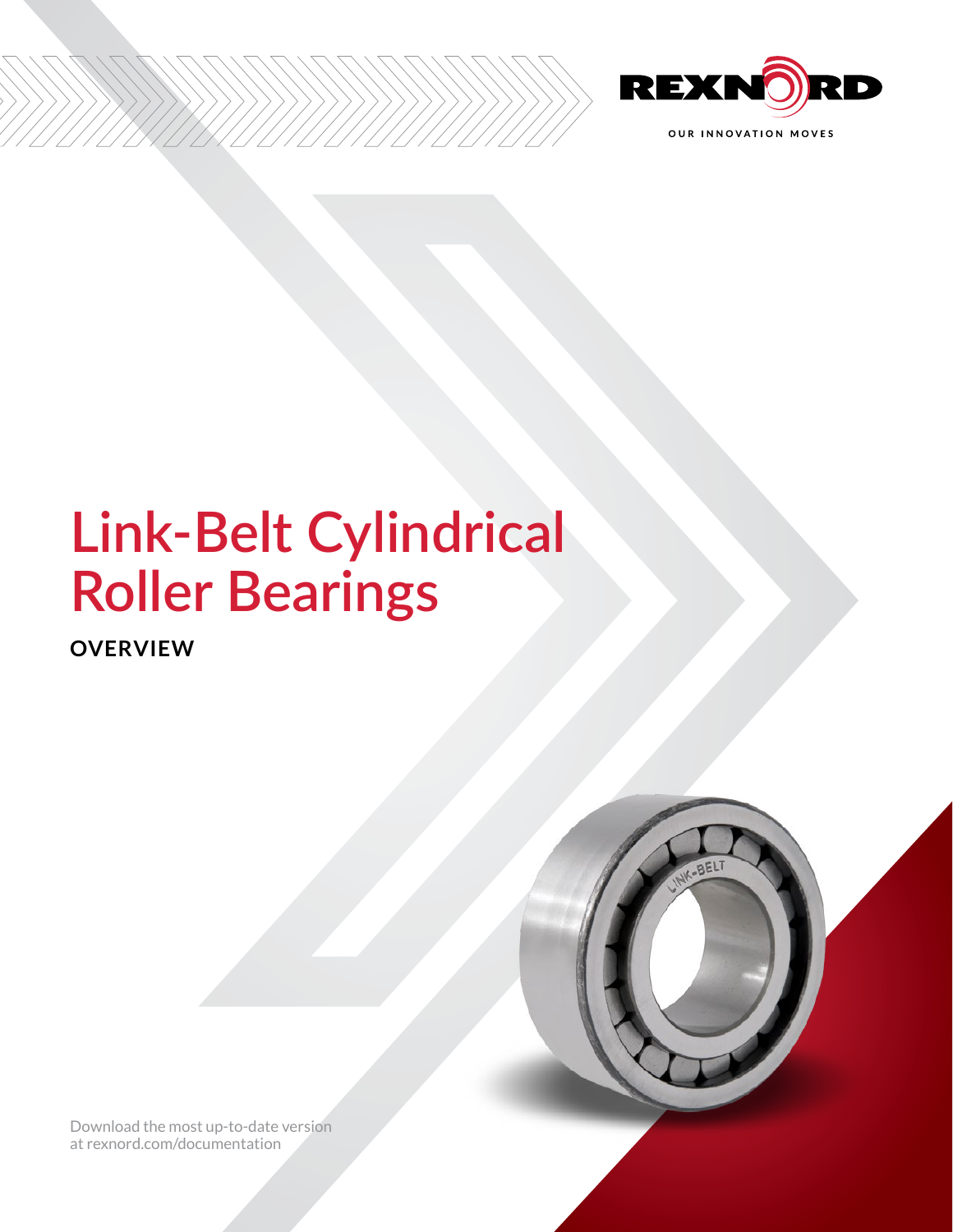

# Link-Belt Cylindrical Roller Bearings

For more than 40 years, Link-Belt<sup>®</sup> Cylindrical Roller Bearings have been in industries including aggregates, agri-farm, cement, construction equipment, energy, heavy-duty trucking, metal processing, military, mining, and fluid power, in a wide range of high-load and high-speed applications. This offering consistently proves to be a trusted performer, and represents the quality and value customers expect.

### **Customers count on Link-Belt Cylindrical Roller Bearings for:**

- **A high level of performance** we utilize case-carburizing, grade bearing steel, complex geometries and high-quality components that consistently perform in demanding applications. Our bearings not only provide the best value for delivery and performance but also run cooler, smoother and quieter for longer operating life.
- **A broad product offering** our offering comprises of a range of sizes including the 1900, 1000, 1200, 5200, 6200, 1300, 7300 and 5300 Series to fit your specific application.
- **Custom products** more than 40 percent of our order volume is customer special designs. In fact, we offer our assembleto-order capability to provide this design flexibility. Combine this with our availability and experience of manufacturing processes, and custom designs are easily achieved.
- **Accommodate high- and low-volume manufacturing orders** — unlike other manufacturers, we are able to accommodate your order. Whether you need 10 or 10,000 bearings, you can depend on us.
- **On-time delivery and best-in-class lead times** we offer superior on-time delivery providing orders to our customers in four weeks or less.
- **Global presence** customers have access to our Link-Belt Cylindrical Roller Bearings around the world, with a global distributor network.

## Standard Technical Data

#### **SIZE RANGE**

- **• From 25-200 millimeters in bore diameter**
- **• Up to 360 millimeters in outside diameter**

### **CONFIGURATIONS**

**• Single and double row**

#### **RETAINER OPTIONS**

**• Segmented, polymeric, formed steel, full complement, and bronze**

#### **OUTER AND INNER RING STYLES**

**• Multiple outer and inner ring styles available to fit your application needs**

#### **CONSTRUCTION**

**• Super finished raceways for smoother operation and precision ground shoulders for handling thrust and axial loads**

#### **INTEGRATED APPLICATION ENGINEERING**

**• Rexnord can provide internal testing to ensure our bearing design is fit to your application**

#### **INTERCHANGEABILITY**

**• Interchangeable with American Bearing Manufacturers Association (ABMA) standard cylindrical bearings**

#### **PRODUCT AVAILABILITY**

**• Standard and customized designs available in metric dimensions**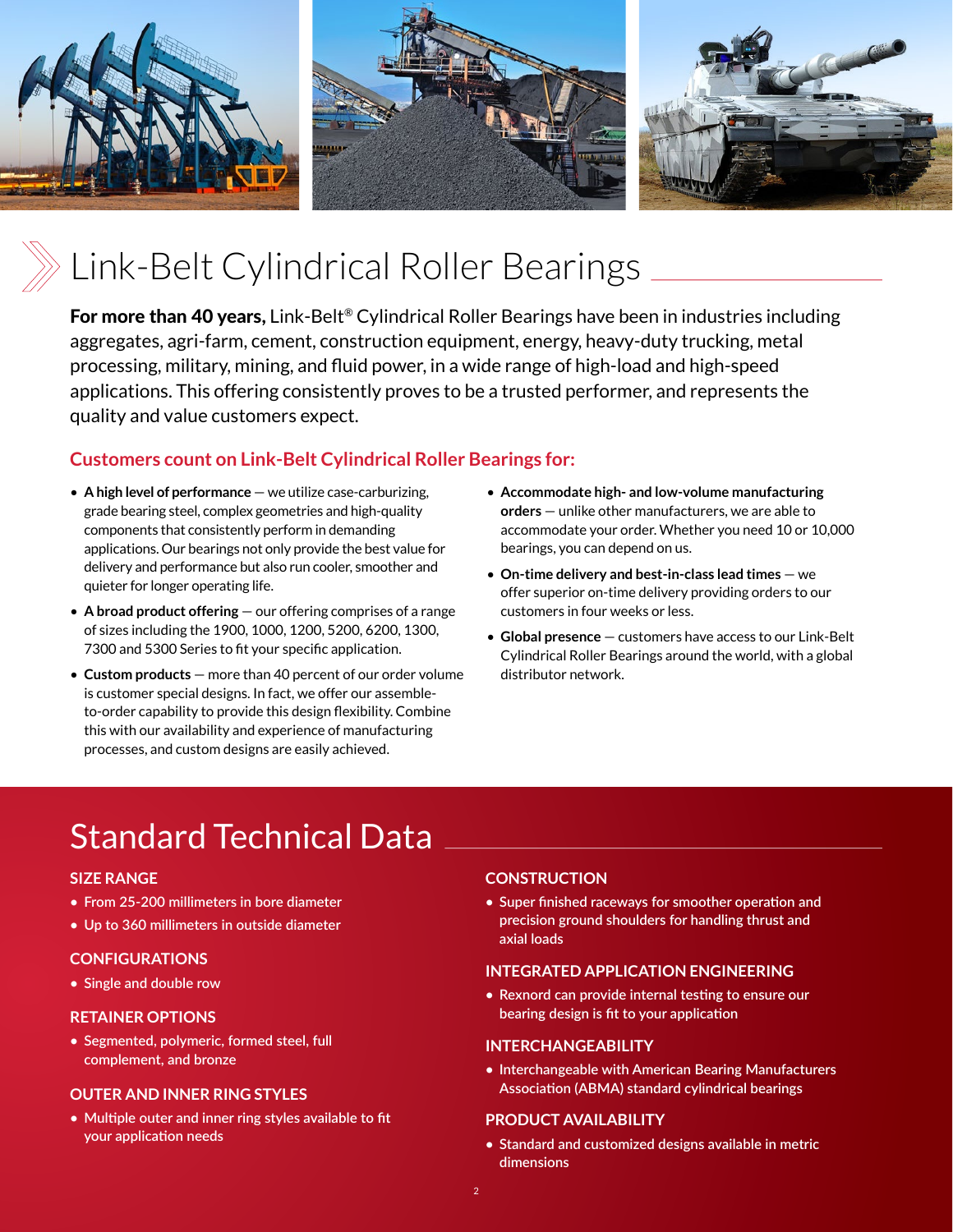# $\gg$  Fit for your applications

You can find Link-Belt Cylindrical Roller Bearings in a range of applications. From hydraulic pumps and motors, air compressors, truck transmissions, military equipment, cement vertical rolling mills, and screens and crushing equipment, to mining and aggregate pulverizing equipment, road headers, gear drives, mud pumps, gearboxes, steel mill roll out tables, and more, we keep your systems operating.

#### **Applications**



Truck transmissions Military vehicle tanks



(land and water)



Steel mill roll out tables Off-highway vehicles Electric water pumps







Ī



Air compressors Oil drilling rigs and oil rig mud pumps







Hydraulic pumps Coal pulverizers Agricultural processing equipment

### **Link-Belt Cylindrical Roller Bearings Quick Change Lookup Guide**

|                  |                | <b>Separable Outer Race Bearings</b> |                  | <b>Non-Separable Bearings</b> |                    |       |                                  |  |
|------------------|----------------|--------------------------------------|------------------|-------------------------------|--------------------|-------|----------------------------------|--|
| Link-Belt        | MU_CX<br>MU_CB | MU DX<br>MU DB                       | MU SNX<br>MU SNB | MU_TV                         | MU UV              | MU TM | MU UM                            |  |
| <b>Hyatt</b>     | $BU$ $Z$       | $BU$ _L                              | BU__LNJ          | $U$ <sub>TS</sub>             | U YS               | U TM  | $U_N$                            |  |
| <b>Rollway</b>   | $U_E$          | $U_L$                                | U LP             | $U$ B                         | UJ                 | UM B  | $UM_J$                           |  |
| <b>NTN-Bower</b> | MU CL*         | MU DL*                               | MU SNL*          | MU_TV                         | MU UV<br>MRY_EL*** | MU_TM | MU UM<br><b>MRY</b><br><b>EM</b> |  |

\*Not a fully segmented retainer \*\*Rib and snap ring on inner ring; two ribs on outer ring



|                  | <b>Separable Inner Race Bearings</b> |                 |                |       |                 |                                          |                    |  |  |
|------------------|--------------------------------------|-----------------|----------------|-------|-----------------|------------------------------------------|--------------------|--|--|
| <b>Link-Belt</b> | MA TV                                | MA UV           | MA EX<br>MA EB | MR TV | MR_UV           | MR EX<br>$MR$ <sub><math>E</math>B</sub> | MSN EX<br>$MSN$ EB |  |  |
| <b>Hyatt</b>     | A TS                                 | A YS            | A WB           | R TS  | R YS            | R WB                                     | JRN WB             |  |  |
| Rollway          | E B                                  | $E$ J           | $E$ U          | L B   |                 | L U                                      | LP U               |  |  |
| <b>NTN-Bower</b> | MA TV<br>MA EL*                      | MA UV<br>MA EL* | MA EL*         | MR TV | MR UV<br>MR EL* | MR EL*                                   | MSN EL             |  |  |

\*Not a fully segmented retainer